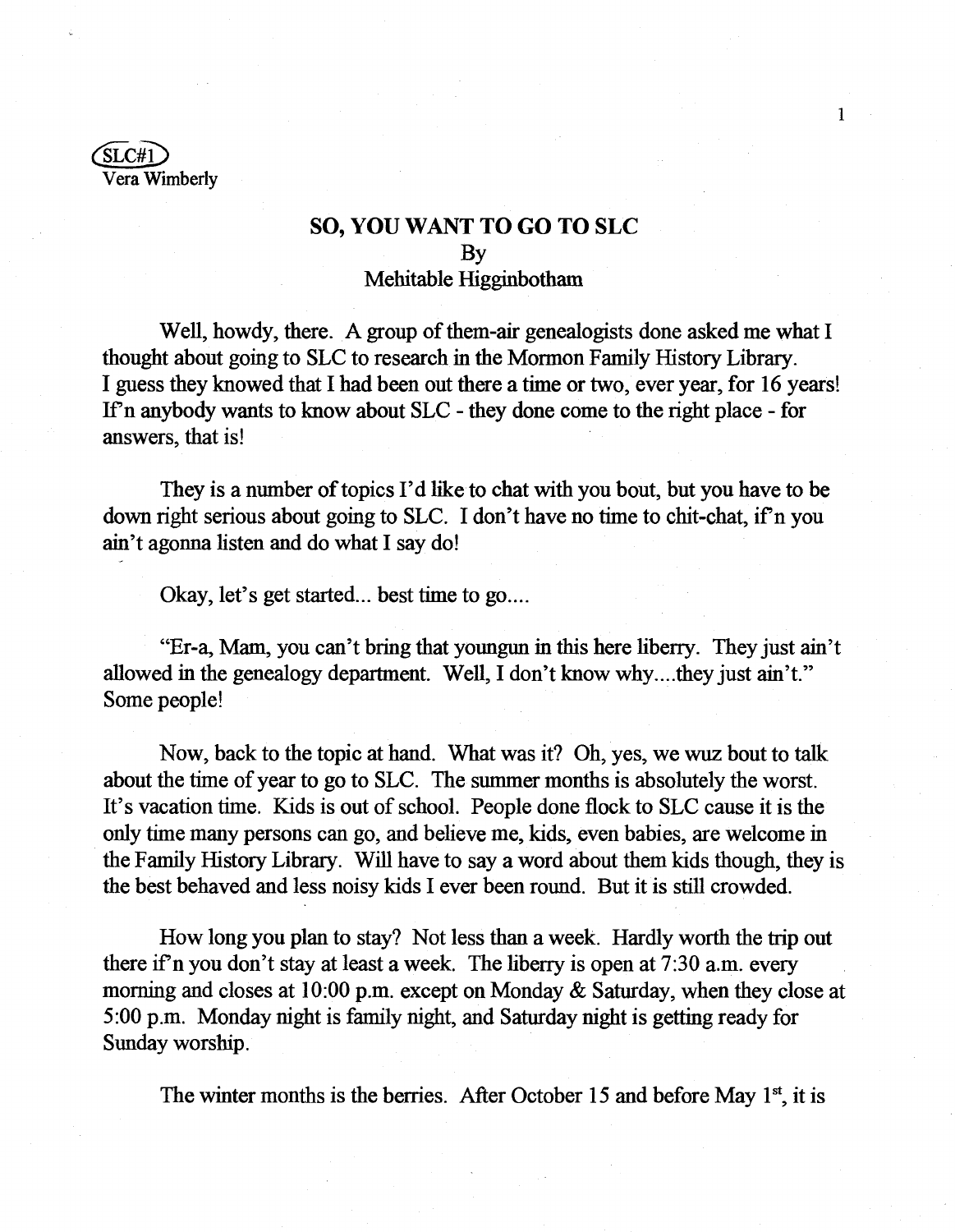less crowded. Hotel rates is cheaper. It's cold but you ain't gonna be out in the weather anyways. We'll talk about the hotel in a minute, but I never left the hotel til the liberry opened. At that time of the year, never had any problems getting one of them reader machines. You know them machines that you can read them microfilms on - cause just everything out there is on microfilm. They done been in ever court house in the country and filmed their records. You can sit there on a reader with them films and research a half dozen counties in just no time atall. To go to each court house you might research, would take you days and days and days. Not to mention gettin' there at closing time, or for some reason they was closed to celebrate pea-pickin' time or somethin. Give me SLC ever time!

The traffic at the liberry usually picks up during the day, but is still less crowded. When you get your head in one of them readers, you don't know what is goin' on around you anyways.

Hotels? Okay. SLC is done full of all kinds of them places to hang your hats, but the one you want to try to stay in is the hotel in the same block as the liberry. Best Western. With this one, you go out the back door of the hotel and into the front door of the liberry. Never paced it, but would guess they're not more than 100 paces apart. The most important thing is to make reservations - at least 6 months ahead. The street rooms [fourth floor or higher - it's quieter] is the best ...bigger, two lavatories, and you can have a refrigerator if n you want it. They also have smoke free floors. They done give a genealogical rate if n you ask for it. And don't forget that Senior Citizen Discount if'n you is one.

As soon as you done decided the date you want to be there, make your airplane reservations. To get the best fares, you have to make these at least two weeks in advance anyways. Just don't forget to re-confirm hotel & plane reservations about a week before time to leave. To hold the hotel room for a late arrival, give them one of them credit card numbers. I always do it anyway. That way, they have to hold the room until they hear from you that you ain't agonna make it. It is really most dis-concerting to arrive at the hotel and find they done gave your room away because they didn't have one of them credit card numbers. Don't make no never mind that it was not your fault you didn't get there before six o'clock, they don't care if the plane was late, they lost your luggage, the taxi had a flat, somebody gave you wrong directions.... Just give 'em a credit card.